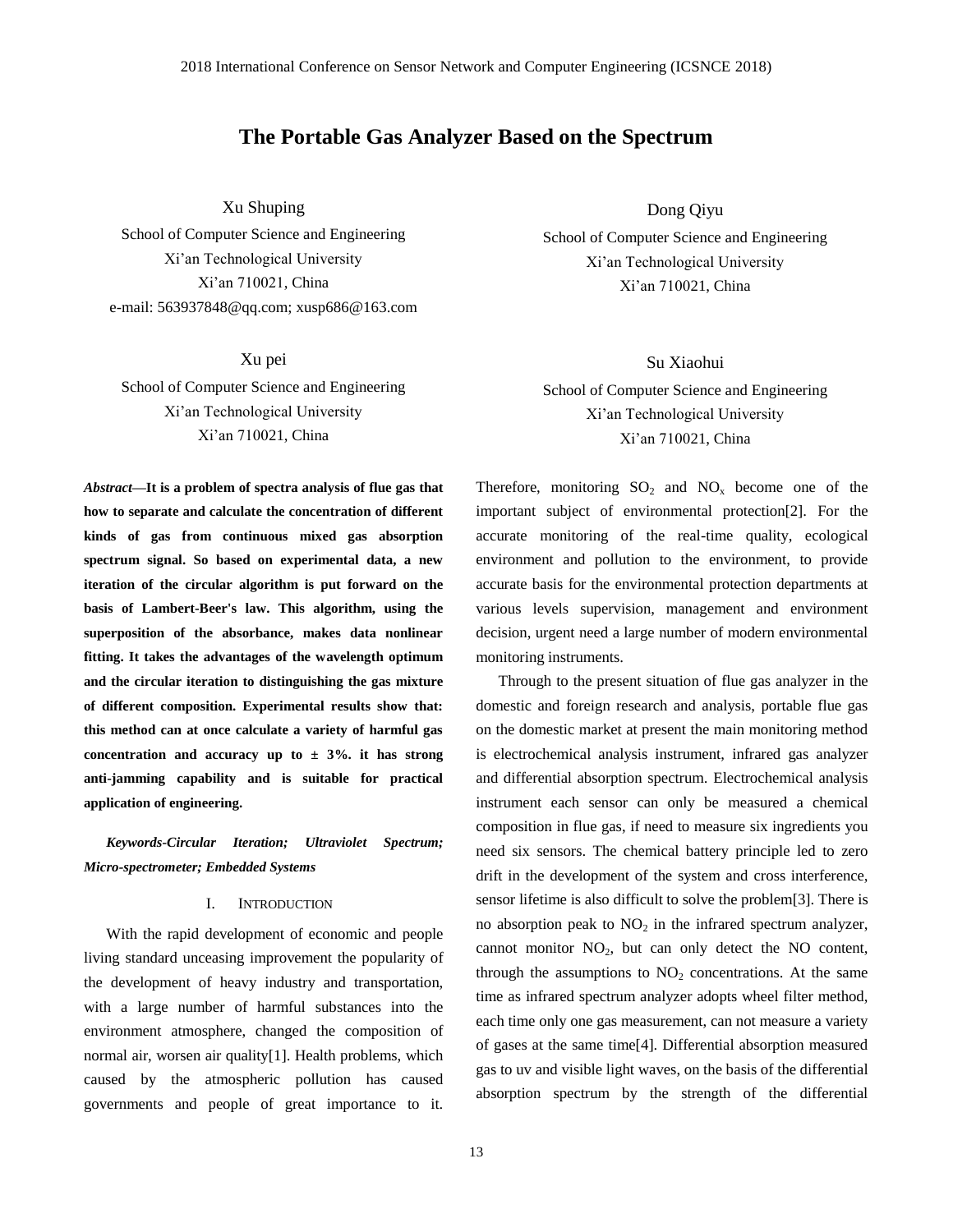absorption spectrum inversion gas concentrations, in the traditional algorithm of differential absorption, the application of least square method of gas concentration for calculating optimal estimation equation is complex, and easy in pathological conditions[5]. Accordingly based on Lambert Beer law and absorbance of dual stack, a mutually recursive iteration is presented more gas concentration decoding algorithm, the process of the algorithm is presented, and verify the effectiveness of the algorithm. This system using the Ocean Optic micro spectrometer combining with embedded technology company has developed a set of portable flue gas analyzer[6]. This instrument is to overcome the disadvantages of the electrochemical sensor, had been achieved and sensor life problems, and at the same time for accurate measurement of gases and no cross interference.

## II. WORKING PRINCIPLE OF THE SYSTEM

Portable flue gas analyzer system structure consists of three parts, part data collection, data processing part and the human-computer interaction part. Data acquisition part by sampling probe, flue gas sampling pump, an ultraviolet light and miniature spectrum analyzer, collecting gas mainly accomplished by ultraviolet light and miniature spectrum analyzer spectrum before and after the data is converted into digital signal transmitted to the data processing part. Data processing part of ARM microcontroller CPU core module and peripheral circuit, main is to electrical signals were collected by using corresponding algorithm to calculate the gas concentration of all kinds of gas in the flue gas composition. The human-computer interaction part consists of LCD display and keyboard, mainly to complete the real-time display of gas concentration, and through the keyboard to control the storage of data and related parameters Settings.

### III. THE BASIC PRINCIPLE OF LOOP ITERATION METHOD

## *A. Lambert-Beerlaw*

The mathematical model of Lambert-Beer's law [7-8] said

$$
A = \lambda \gamma (1/T) = K \beta \chi \tag{1}
$$

In the formula: A is absorbance: T is the transmittance, project the light intensity is than the incident light intensity;C is light-absorbing substance concentration; B is the absorption layer thickness.Its physical meaning is: when a beam of parallel light through a vertical uniform a material suction light scattering, the absorbance and the concentration and absorption material suction light is directly proportional to the thickness. Absorbance [16] A binary additive think: if the binary and multicomponent mixture components have absorbed A wave number, the total absorbance at the wave number is equal to the arithmetic of absorbance and at all levels.

### *B. The Mathematical model*

The logarithmic of Lambert-Beer's law said:

$$
A = \lg \frac{R_{\lambda} - D_{\lambda}}{S_{\lambda} - D_{\lambda}} = K_c
$$
\n(2)

In the formula: A is absorbance;  $R_{\lambda}$  is photon number (zero point);  $S_{\lambda}$  is the number of through the photon;  $\lambda$  is selected for a wavelength; K is constant (associated with the length of wavelength and absorption tube); C is a single gas concentration;  $D_{\lambda}$  is dark spectrum photon number (related to the integration time can take a fixed constant).

Two kinds of mixed gas Lambert-Beer absorbance expression can be represented as:

$$
A_{1} = \lg \frac{R_{\lambda 1} - D_{\lambda}}{S_{\lambda 1} - D_{\lambda}}
$$
\n(3)

$$
A_2 = \lg \frac{R_{\lambda 2} - D_{\lambda}}{S_{\lambda 2} - D_{\lambda}}
$$
\n(4)

According to the law of superposition of binary:

$$
A = A_1 + A_2 \tag{5}
$$

$$
1g\frac{R_{\lambda} - D_{\lambda}}{S_{\lambda} - D_{\lambda}} = 1g\frac{R_{\lambda 1} - D_{\lambda}}{S_{\lambda 1} - D_{\lambda}} + 1g\frac{R_{\lambda 2} - D_{\lambda}}{S_{\lambda 2} - D_{\lambda}}
$$
(6)

i.e.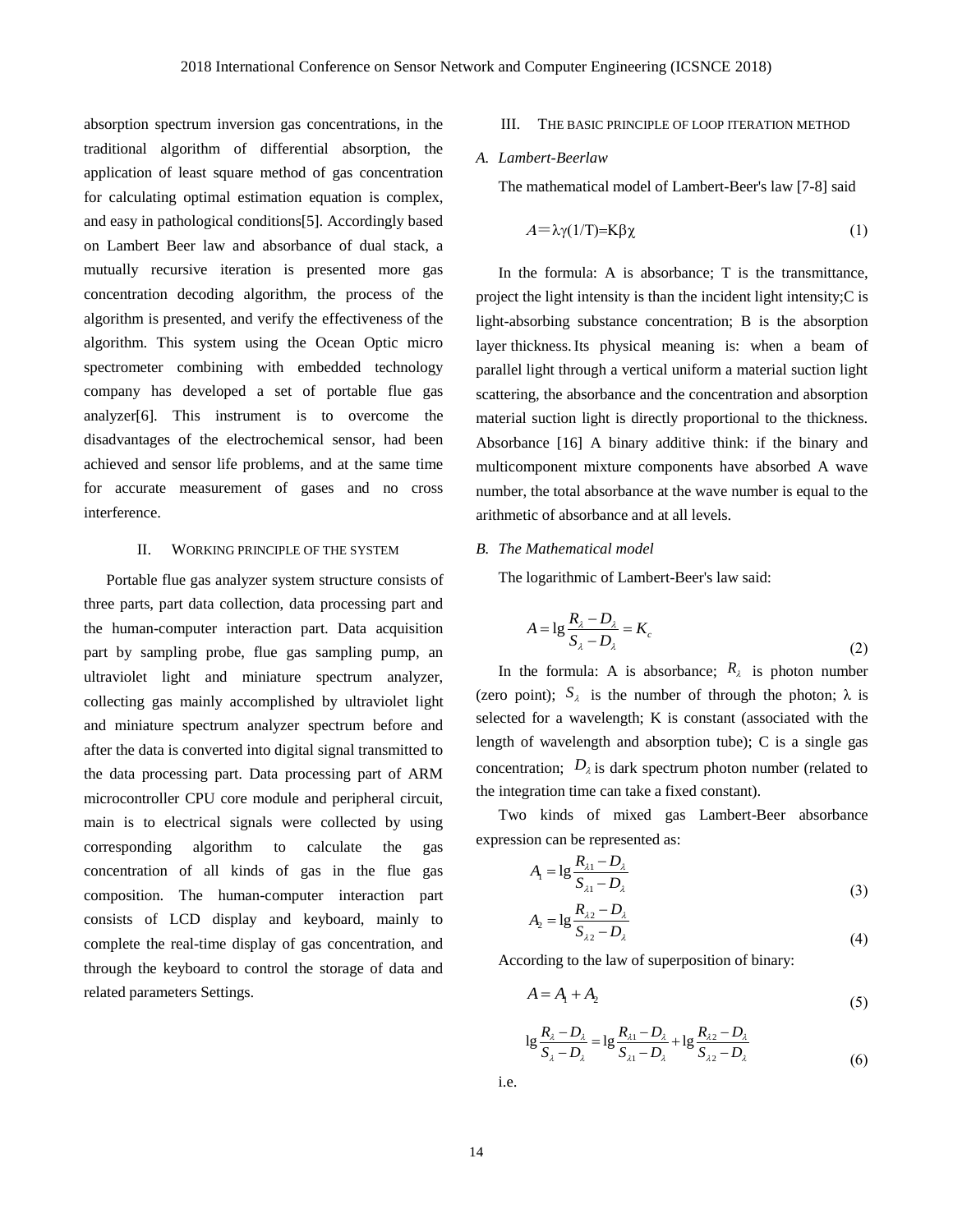$$
\frac{R_{\lambda} - D_{\lambda}}{S_{\lambda} - D_{\lambda}} = \frac{R_{\lambda 1} - D_{\lambda}}{S_{\lambda 1} - D_{\lambda}} \times \frac{R_{\lambda 2} - D_{\lambda}}{S_{\lambda 2} - D_{\lambda}}
$$
\n(7)

By formula (7) can be know in a particular incident light wavelength lambda, the mixed gas of photon number and subtract its dark photons through the photon number, equal to the selected wavelength under different gas on the number of incident photons and through the photon number minus the dark photon number of the product.

In the actual gas absorption model of gas absorption and scattering all play a role in the formation of spectrum, so the experiment of gas absorption spectra contain two parts. Part of gas molecules on the absorption of photons, ultraviolet band is mainly caused by the electron transition of the gas molecules absorbed. Another part of the scattering is gas or smoke without selective absorption caused by light attenuation. Because this system adopts the removable detection method, gas extraction, you first after a pretreatment device for flue gas filtration, drying, cooling and other processing. Filtration process can be 0. Lum or above level particle filter out completely, and flue gas molecules of the diameter of the order of magnitude are below 1 nm. Instrument of the selected work between the wavelength of 190 nm - 290nm, greater than the molecules or residual particle diameter, so that the gases to be detected is mainly gas molecules Rayleigh scattering.

The actual operation process we with nitrogen gas as zero, the spectral curve is called the zero gas, nitrogen gas molecules, although about 190 nm - 290 nm uv absorption, but also produces Rayleigh scattering. That is zero gas line is light after zero gas scattering spectral lines. By spectrogram, found that in the absence of absorption bands, such as nitric oxide line outside the three absorption peak is coincidence with zero gas lines, namely in the absence of gas absorption bands of two gases scattering light is the same. So the Rayleigh scattering of gas absorption interference can be ruled out by the method of using the zero gas line as a reference.

According to the Lambert Beer-law, exclude mie scattering and Rayleigh scattering in gas detection, then the device applicable gas absorption model becomes:

$$
\ln(\frac{I(\lambda)}{I_0(\lambda)}) = -L(\sum \sigma_i(\lambda)C_i)
$$
\n(8)

Which represents the light source through  $I_0(\lambda)$  zero gas scattering by spectrometer in wavelength  $\lambda$  after the received light intensity,  $\sigma_i$  ( $\lambda$ ) represents the ith kind of gases at wavelength  $\lambda$  absorption cross section,  $L$  is the length of the pool by absorption, and  $C_i$  is the ith the concentration of the gas. Which gas is equal to the total absorbance and of each gas absorption degree.

### IV. CIRCULAR ITERATION STEPS

Circular iteration method using various gases in  $190 \sim 290$ nm band characteristic absorption peak, combined with the absorbance of dual stack, a feature in some gas absorption point assuming that other gas no absorption, launched the initial concentration of the gas, then switch to another characteristic absorption point, the gas absorbed photon number from the measured total absorbed photon number subtracting, get another gas initial concentration, and so on to get the initial concentration of each gas. Then return to the first, the characteristics of the gas absorption point from the total number of photons absorbed minus every other gas absorption of the photon number, again to get the first gas concentration of an iteration, and so on to get other gas concentrations of an iteration, the repeated iteration until the concentration difference between two times smaller than a certain value, the concentration of each gas to the gas concentration accurately. Algorithm steps are as follows.

First step: to solve the first gas in the gas mixture of initial concentration  $C_{10}$ , and selects a characteristic wavelength  $\lambda_1$ , under the specific wavelength of a gas in the gas mixture has obvious characteristic absorption peak, and other gas absorption peak is small at this point, is to read the value of the  $R_{i} - D_{i}$  $\frac{N_{\lambda} - D_{\lambda}}{S_{\lambda} - D_{\lambda}}$  $\overline{\phantom{0}}$ 

absorbed photon number  $S_{\lambda 1}$  and solve  $\lambda$   $\lambda$  $-D_{\lambda}$  is obtained by absorbance look-up table and the concentration of the gas as the initial concentration of mixed gas in the gas.

Step 2: solving the second gas in the gas mixture of initial concentration: select the second characteristic wavelength in the wavelength of  $\lambda_2$  second kind of gas has obvious absorption peak, and other gas absorption peak is weak, then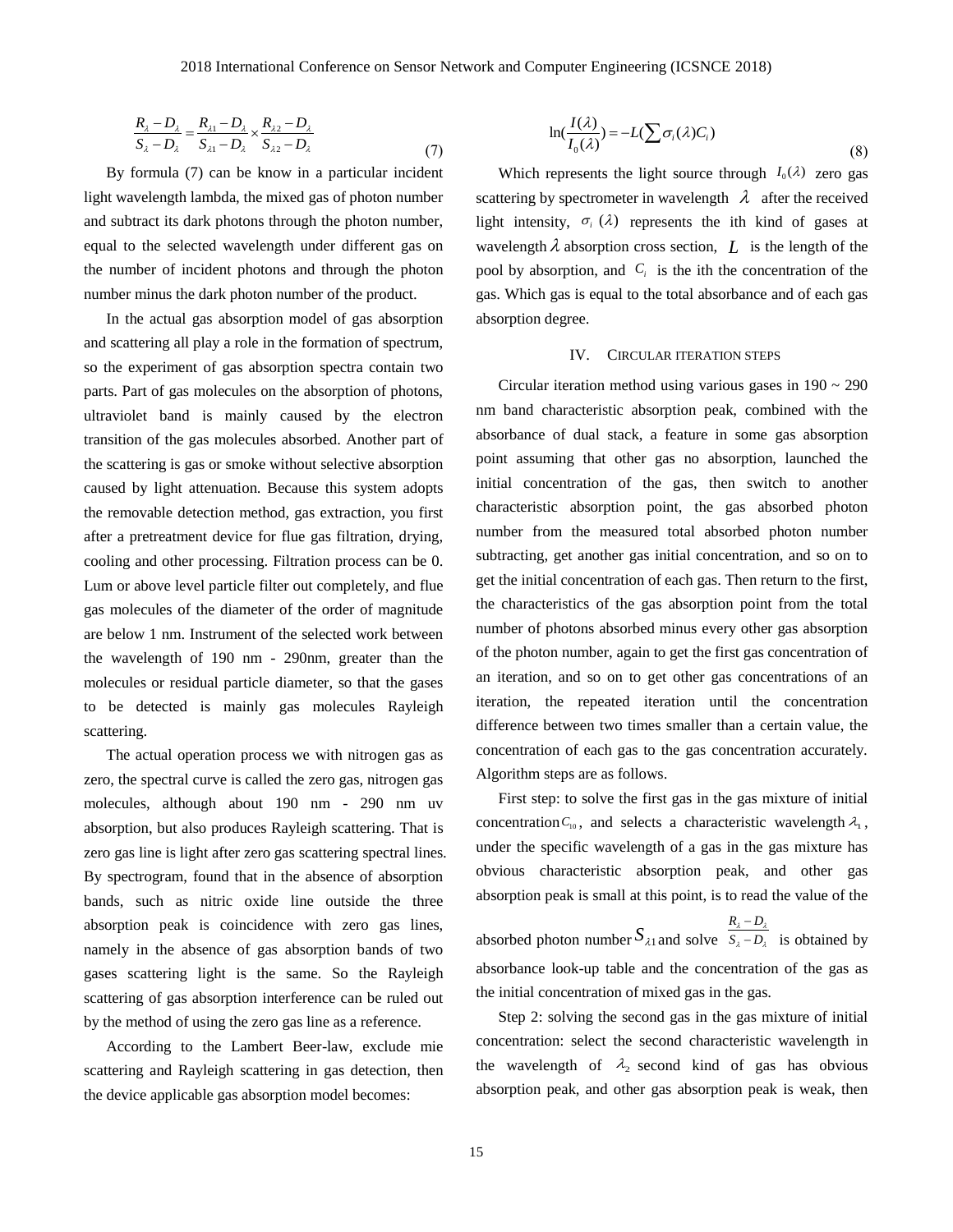read the absorbed photon number  $S_{\lambda 2}$  considered under the band is only two kinds of mixed gas, according to formula (7) to calculate the second gas absorbance, look-up table against solving calculation, the second gas concentrations, as the second kind of initial concentration  $C_{20}$  of gases.

Step 3: calculating of other gases in the mixed gases, the initial concentration: the mth characteristic wavelengths selected  $\lambda_m$ , the wavelength of the first m gas has obvious absorption peak, read the wavelength of absorption of the photon number  $S_{\lambda m}$  by formula (7) and look-up table type inversion calculation of this kind of gas concentration as the initial concentration  $C_{m0}$  of the gas.

Step 4: iterative inversion to calculate the first gas concentration of first order recursive: will the desires of all kinds of gas concentration in formula (7), again read  $\lambda_1$  of  $S_{\lambda_1}$ , reverse the first gas concentration  $C_{11}$  of first order recursive.

Step 5: repeat the second and third step to calculate

gas m first order recursive concentration  $C_{1m}$ .

Step 6: calculation of gas concentration of the adjacent two iterative error; Calculating first-order differential iteration of each gas is shown in the following formula,

$$
\Delta_1 = \left| C_{\text{om}} - C_{\text{ml}} \right| \tag{9}
$$

Select  $\Delta_1$  maximum of first-order differential iteration as the iteration error, i.e

$$
\Delta_1 = \max \{ \Delta_{m1}, m = 1, 2, ..., M \}
$$
 (10)

Step 7: repeat the fourth, fifth and sixth step, until the iteration error is less than the given value namely.

$$
\Delta_n < \Delta_G \tag{11}
$$

Step 8: termination of the algorithm, it will be the last time the concentration as a final concentration of gases.

### V. THE EXPERIMENTAL RESULTS AND ANALYSIS

The obtained by experiments,  $So_2$ ,  $No_2$ , the  $NO$  and  $NH<sub>3</sub>$  four gas absorption lines as shown in figure 1, in the range of 190 nm to 190 nm, four types of gas are

interfered with each other. At wavelength of 1 (273.33nnl) <sup>2</sup> *So* and *No*<sup>2</sup> are absorbed. Also at wavelength of 2 (231.33nm) <sup>2</sup> *So* and *No*<sup>2</sup> are absorbed. Only at wavelength of 3 (225.88nm) *NO*, *So*<sub>2</sub> and *No*<sub>2</sub> are absorbed. At wavelength of 4 (208.23nm)  $NH_3$ ,  $No_2$  and  $So_2$  are absorbed. The  $So_2$  and  $No_2$  have absorbed at each wavelength point, For  $NH<sub>3</sub>$  and NO, and, as long as the concentration of  $So_2$  and  $No_2$  first came out, and then the corresponding concentration on wavelength 3 or 4 of the absorbance minus the can get their absorbance. So should first of all, the concentration of  $SO_2$  and  $N_{2}$ , then the concentration of  $NH_3$  and <sup>NO</sup>.



Figure 1. Mixed gas absorption spectrum

## A. Calculate the concentration of  $\,$ So<sub>2</sub> and No<sub>2</sub>

For the concentration of  $NH_3$  and NO are the premise of know the concentration of  $So_2$  and  $No_2$ . However,  $So_2$  and  $No_2$ throughout the working wave band are interfered with each other, need an algorithm to eliminate their interference. Here, on the basis of the look-up table using loop iteration method and calculation method to determine the concentration of  $SO_2$  and  $NO_2$ .



Figure 2. The absorption spectrum of  $\frac{S_0}{2}$  and  $\frac{N_0}{2}$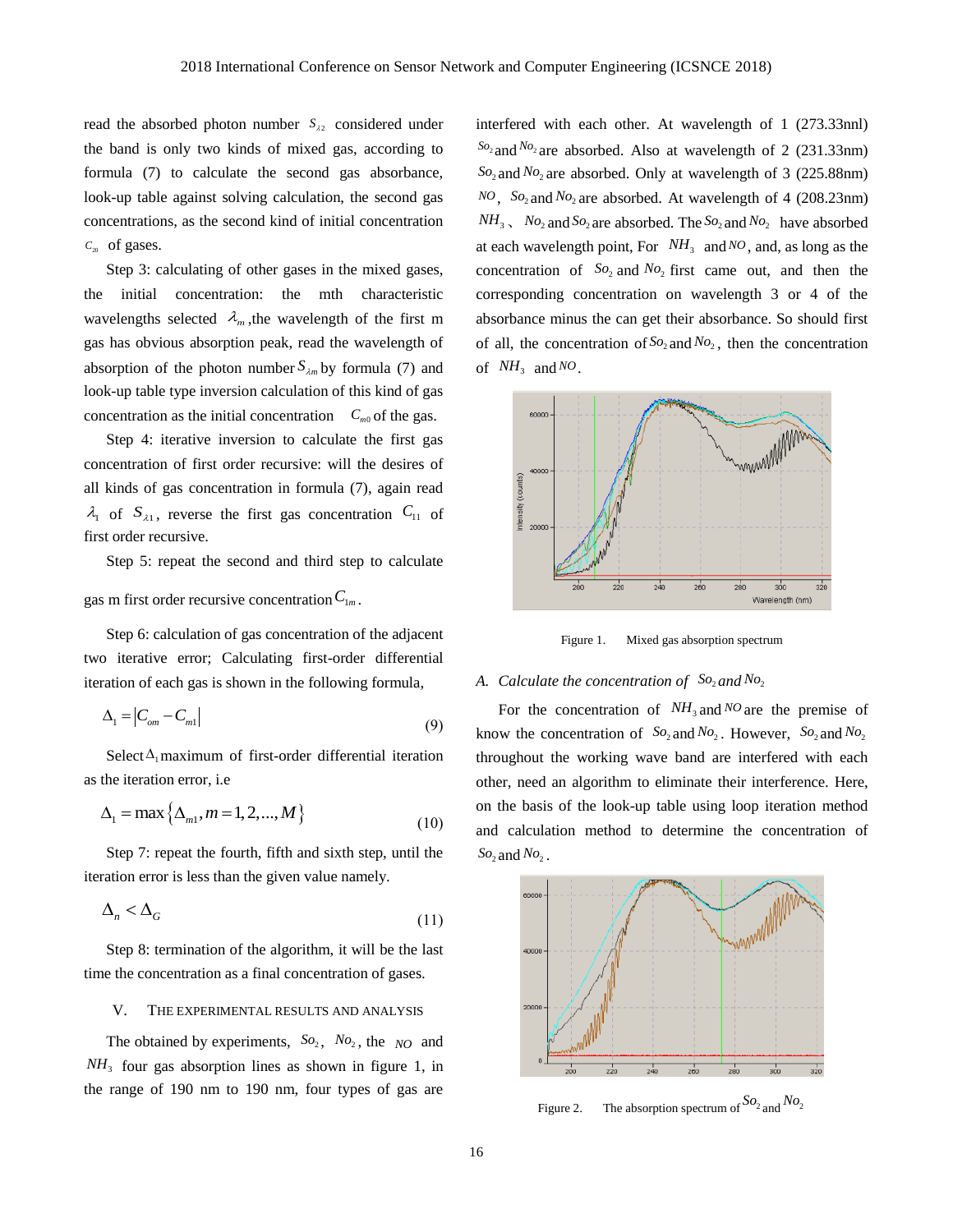As shown in figure 2, At the wavelength of 1 and 2 at the  $So_2$  and  $No_2$  were absorbed, they differ greatly in the absorption intensity at two wavelengths, the absorbance of the absorbance of  $N_{O_2}$  at 273.33nm is far less than the same concentration of  $N_2$  in 231.33nm, and the  $\mathcal{S}o_2$  absorbance at 231.33nm is far less than the same concentration of  $So<sub>2</sub>$  in the absorbance at 273.33nm. Then we can be absorbed in  $231.33$ nm  $N_{o_2}$  called the main absorption of  $N_{O_2}$ ,  $N_{O_2}$  in the absorption of 273.33nm is called  $So_2$  interference,  $So_2$  in the absorption at 273.33nm is the main absorption, in 231.33 absorption interference on  $N_2$  main absorption. Iterative method is through circulation calculation to gradually eliminate the interference of  $No<sub>2</sub>$  on  $So<sub>2</sub>$ , the true concentration approaching  $So_2$  and  $No_2$ .

Cyclic iteration method to overcome the conflict there understand equations caused no solution of the problem, and this method can be easily implemented by software programming. Statistical chart concentrations of  $So<sub>2</sub>$  and *No*<sup>2</sup> calculated with iteration number as shown in the figure 3-4. The abscissa is the number of iterations, the longitudinal concentration coordinates  $So_2$  and  $No_2$ (ppm).



Figure 3. The results of calculation curves of iteration number and



Figure 4. The results of calculation curves of iteration number and *No*<sup>2</sup> concentration

According to the running results and statistics can be seen in figure, the process of iteration is a successive approximation process, the calculation results of  $\mathcal{S}^{\circ}$  with the increase in the number of iterations decreases gradually, and tends to be stable, but  $N_2$  is exactly the opposite, results with increasing iteration times increase. Cyclic iterative method in two iterations later effect is not obvious, which is to say as long as two iterations. This can be calculated through  $N_2$  and  $S_2$  concentrations.

#### B. Calculate the concentration of  $N0$  and  $NH<sub>3</sub>$

Because the  $NO$  and  $NH<sub>3</sub>$  absorption in the selected wavelengths of 3 and a wavelength of 4 does not interfere with each other, so it can be separated by the concentration of total absorbance and the  $So_2$  and  $NO$ : calculation. Hypothesis has been obtained in the mixed gas of  $N_{O_2}$  and  $S_{O_2}$  for C1 concentration and C2 concentration, the *NO* and *NH*<sub>3</sub> for C3 and C4, then at the wavelength of 3 according to the superposition of absorbance of the available,

$$
A_3 = A - A_1 - A_2 = \lg(\frac{I_0}{I}) - A_1 - A_2
$$

 $A_1$  is the C1 concentration of  $N_2$  absorbance at 225.8nm,  $A_2$  is the C2 concentration of  $So_2$  absorbance at 225.8nm, *A* is a mixture of gases in the 225.88nm total absorbance at 225.88nm,  $A_3$  is *NO* of total absorbance.  $I_0$  is the spectral intensity of 225.88nm through zero gas,  $\boldsymbol{I}$  is the intensity of 225.88nm through transmission into the mixed gas after, can be obtained directly by the spectrometer,  $A_2$  and  $A_3$ concentrations of A and  $No_2$  obtained by. Absorbance of  $A_3$ so you can get the *NO* in 225.88nm, then according to the concentration and absorbance at 225.88nm correspondence between the *NO* table to calculate the concentration of *NO*. The absorbance of  $A_4$   $NH_3$  can be obtained with the same method in 208.23nm, then according to the corresponding relationship between concentration and absorbance at 208.23nm  $NH_3$  for  $NH_3$  concentration.

### VI. CONCLUSION

Main harmful components for atmospheric environmental pollution monitoring requirements, using uv wavelength grating type continuous frequency measuring method,